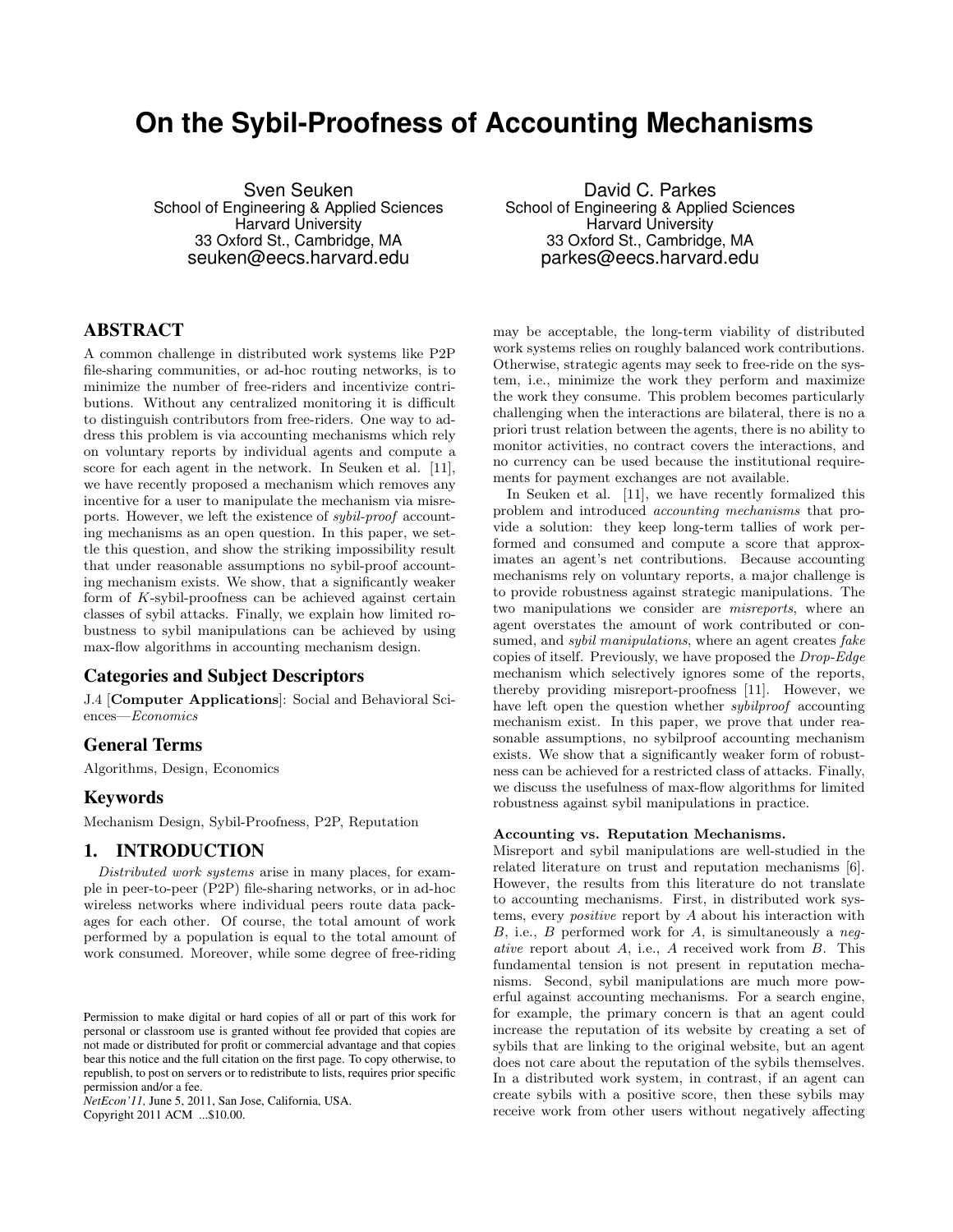

**Figure 1: A subjective work graph from agent** *i***'s perspective. Edges where** *i* **has direct information have only one weight. Other edges can have two weights, corresponding to the possibly conflicting reports of the two agents involved.**

the score of the original agent. While various reputation mechanisms have been proposed that are sybil-proof (e.g., maxflow, hitting-time [2, 12]), these results do not translate to accounting mechanisms. Third, once an agent has a high reputation it can benefit from that for a long time. For example, a website with a high PageRank [8] benefits from lots of visitors without affecting its reputation. In distributed work systems, in contrast, an agent benefits from a high score by getting priority for receiving work in the future, which in turn decreases its score again. Thus, accounting scores are inherently temporary.

#### **Related Work.**

Despite the differences between accounting and reputation mechanisms, the literature on transitive trust and reputation mechanisms [6] is an important precursor to our own work. One of the largest steps forward regarding robust incentives in a real-world P2P system was the BitTorrent protocol [3]. In contrast to previous protocols like Napster or Gnutella, BitTorrent uses a policy with short-term, direct incentives, resembling to a large degree a simple tit-for-tat mechanism. Feldman et al. [4, 5] study the challenges involved in providing robust incentives in fully decentralized P2P networks. However, they do not propose a misreportproof mechanism. Piatek et al. [9] find empirically that most users of P2P file-sharing networks are connected via a one hop link in the connection graph and motivate the use of well-connected intermediaries to broker information. Along similar lines, Meulpolder et al. [7] present a fully decentralized accounting mechanism, but without a formal analysis of its properties. Cheng et al. [1, 2] have studied the sybil-proofness of reputation mechanisms. While their work influenced our thinking about sybil-proofness, unfortunately, their results do not translate to our domain, due to the differences between accounting and reputation mechanisms. Resnick and Sami [10] also study the sybil-proofness problem. However, in their model, individual transactions are risky and can have positive or negative outcomes. In contrast, in our domain, individual transactions are not risky. Instead, our focus is on computing accounting scores that are proportional to the net work contributed by the agents.

## 2. FORMAL MODEL

Consider a distributed work system of *n* agents each capable of doing work for each other. All work is assumed to be quantifiable in the same units. The work performed by all agents is captured by a work graph:

*Definition 1.* **(Work Graph)** A work graph  $G =$  $(V, E, w)$  has vertices  $V = \{1, \ldots, n\}$ , one for each agent, and directed edges  $(i, j) \in E$ , for  $i, j \in V$ , corresponding to work performed by *i* for *j*, with weight  $w(i, j) \in \mathbb{R}_{\geq 0}$ denoting the number of units of work.



**Figure 2: Accounting Mechanism and Allocation Policy.**

We use  $e \in E$  when referring to a generic edge, and  $(i, j) \in$ *E* when referring to the specific edge from *i* to *j*. The true work graph may be unknown to individual agents who only have direct information about their own participation:

*Definition 2.* **(Agent Information)** Each agent  $i \in V$ keeps a private history  $(w_i(i, j), w_i(j, i))$  of its interactions with other agents  $j \in V$ , where  $w_i(i, j)$  and  $w_i(j, i)$  are the work performed for *j* and received from *j* respectively.

Based on its own experiences and known reports from other agents, agent *i* can construct a subjective work graph (see Figure 1). Let  $w_i^j(j, k), w_i^k(j, k) \in \mathbb{R}_{\geq 0}$  denote the edge weight as reported by agent *j* and agent *k* respectively.

*Definition 3.* **(Subjective Work Graph)** A subjective work graph from agent *i*'s perspective,  $G_i = (V_i, E_i, w_i)$ , is a set of vertices  $V_i \subseteq V$  and directed edges  $E_i$ . Each edge  $(j, k) \in E_i$  for which  $i \notin \{j, k\}$ , is labeled with one, or both, of weights  $w_i^j(j,k), w_i^k(j,k)$  as known to *i*. For edges  $(i, j)$  and  $(j, i)$  the associated weight is  $w_i^i(i, j) = w(i, j)$  and  $w_i^i(j, i) = w(j, i)$  respectively.

We assume that these weights are shared through voluntary reports to a central server, while still maintaining the core assumption of no central monitoring and no independent verification of reports. Thus, the edge weights  $w_i^j(j, k)$ and  $w_i^k(j,k)$  need not be truthful reports about  $w(j,k)$ . In earlier work we also considered a decentralized protocol, with bilateral sharing of information with other agents [11].

Periodically, an agent can receive a work request by a set of agents with which the agent may have rarely or never interacted with before. This induces a choice set:

*Definition 4.* **(Choice Set)** We let  $C_i \subseteq V \setminus \{i\}$  denote the choice set for agent *i*, i.e., the set of agents that are currently interested in receiving some work from *i*.

An accounting mechanism computes a *score* for each agent  $j \in C_i$ , proportional to the net work contributed.

*Definition 5.* **(Accounting Mechanism)** An accounting mechanism *M* takes as input a subjective work graph *Gi*, a choice set  $C_i$ , and determines the score  $S_j^M(G_i, C_i) \in \mathbb{R}$ , for any agent  $j \in C_i$ , as viewed by agent *i*.

We let  $S_0^M$  denote the *default* score that accounting mechanism *M* assigns to an agent about which no information regarding work consumed or performed is available (i.e., the two agents are disconnected in the subjective work graph). Once the accounting mechanism has computed a score for each agent in the choice set, an agent needs an *allocation policy* (e.g., "winner-takes-all" or "threshold rules") to decide to whom to allocate work to (see Figure 2).

*Definition 6.* **(Allocation Policy)** Given a choice set *C<sup>i</sup>* and accounting scores  $S_j^M$  for each agent  $j \in C_i$ , an allocation policy  $A(C_i, S^M)$  selects one agent  $j^* \in C_i$  for whom agent *i* shall perform one unit of work.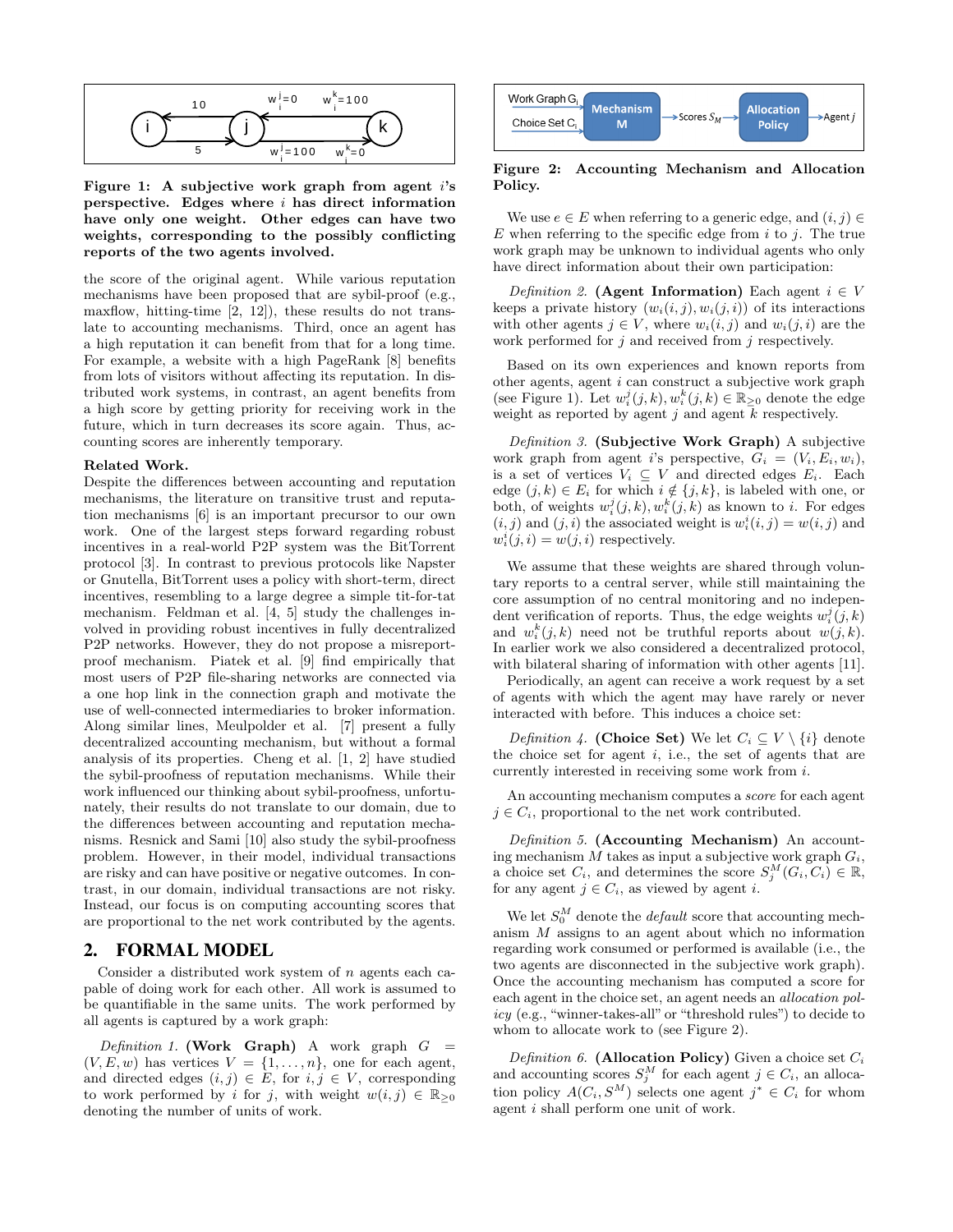

**Figure 3: A strongly beneficial sybil attack.**

### 3. STRATEGIC MANIPULATIONS

We assume an agent population that consists of *cooperative* agents who contribute approximately as much as they consume work, and *free-riders* who contribute less than they consume. Accounting mechanisms help agents differentiate between cooperative agents and free-riders, in such a way that the performance increases for cooperative agents and decreases for free-riders. For a well functioning accounting mechanism we need to remove advantages from strategic manipulations. The first class of manipulations we consider are *misreports* [11], where an agent reports false information about its work performed or consumed:

*Definition 7.* **(Misreport-proof)** An accounting mechanism *M* is misreport-proof if, for any subjective work graph  $G_i$ , any choice set  $C_i$ , any agent  $j \in C_i$ , for every misreport manipulation by  $j$ , where  $G'_{i}$  is the subjective work graph induced by the misreports, the following holds:

- $S_j^M(G'_i, C_i) \leq S_j^M(G_i, C_i)$ , and
- $S_k^M(G'_i, C_i) \geq S_k^M(G_i, C_i) \ \forall k \in C_i \setminus \{j\}.$

In words, we consider a mechanism to be misreportproof if reporting false work information can only worsen an agent's own score and improve the score of other agents.

The second class of manipulations we consider are *sybil manipulations*, where an agent introduces sybils (fake agents) into the network to manipulate the accounting mechanism. Given subjective work graph *Gi*, an attacking agent can do multiple things, e.g., add sybils to the network, or make multiple false reports. We model this as happening in one step, inducing a new subjective work graph *G ′ i* .

*Definition 8.* **(Passive Sybil Attack)** A passive sybil attack by agent *j* is a tuple  $\sigma_j = (V_s, E_s, w_s)$  where  $V_s$  ${s_{j_1}, s_{j_2}, ...}$  is a set of sybils,  $E_s = \{(x, y) : x, y \in S \cup \}$  ${j}$ }, and  $w_s$  are the edge weights for the edges in  $E_s$  (one weight per edge). Applying the sybil attack  $\sigma_j$  to agent *i*'s subjective work graph  $G_i = (V_i, E_i, w_i)$  results in a modified subjective work graph  $G_i \downarrow \sigma_j = G'_i = (V_i \cup V_s, E_i \cup E_s, w')$ where  $w'(e) = w_i(e)$  for  $e \in E_i$  and  $w'(e) = w_s(e)$  for  $e \in E_s$ .

This attack is called *passive*, because the sybils themselves do not perform work. Attacks where some of the sybils also perform work, possibly over multiple time steps, are called **active sybil attacks**. The following definitions are purposefully written to be agnostic to the behavior of other agents in the network. Our theoretical results hold without requiring specific assumptions about these behaviors. In particular, the negative results hold even assuming that all other agents behave truthfully, and the positive result holds even for arbitrary behavior of other agents.

We consider a sybil attack to be *beneficial* if as a result of the manipulation, the attacking agent or one of its sybils is selected to receive some work when it previously didn't:



**Figure 4: A weakly beneficial sybil attack.**

*Definition 9.* **(Beneficial Sybil Attack)** Given accounting mechanism *M*, subjective work graph *Gi*, and choice set  $C_i$  such that agent *i*'s allocation policy picks agent  $k \in C_i$ , i.e.,  $A(G_i, C_i) = k$ , a beneficial (passive or active) sybil attack  $\sigma_j$  (with at least one sybil *s*) by agent  $j \neq k \in V_i$ such that  $G_i \downarrow \sigma_j = G'_i$  and  $C_i \downarrow \sigma_j = C'_i$ , is one where at least one of  $(1)$ ,  $(2)$ ,  $(3)$ , or  $(4)$ , or combinations thereof holds:

- (1) *j*'s score is increased such that now  $A(G'_{i}, C'_{i}) = j$ .
- (2) other agents' scores are lowered such that  $A(G'_{i}, C'_{i}) = j$ .
- (3) sybil *s* is created with a score such that  $A(G'_{i}, C'_{i}) = s$ .
- (4) other agents' scores are lowered such that  $A(G'_{i}, C'_{i}) = s$ .

How beneficial an attack really is depends on the trade-off between the amount of work necessary to perform the attack, and the resulting amount of "free" work to be consumed:

*Definition 10.* **(Strongly vs. Weakly Beneficial Sybil Attacks)** Given accounting mechanism *M* and work graph  $G_i = (V_i, E_i, w_i)$ , assume agent  $j \in V_i$  performs a (passive or active) sybil attack  $\sigma_j$  such that  $G'_i = \sigma_j(G_i)$ . Let  $\sigma_j^n$  denote an *n*−times-repetition of the sybil attack. Let  $\omega$ <sup>-</sup>( $\sigma_j^n$ ) denote the amount of work involved in performing  $\sigma_j^n$ , and let  $\omega^+(\sigma_j^n)$  denote the amount of work that agent *j* or any of its sybils will be able to consume. We call  $\sigma_i$  a:

- **strongly beneficial sybil attack:** if  $\omega^+(\sigma_j^n) > 0$ , and  $\omega^{-}(\sigma_j^n) = 0$  or  $\lim_{n \to \infty} \frac{\omega^{+}(\sigma_j^n)}{\omega^{-}(\sigma_j^n)} = \infty$ .
- weakly beneficial sybil attack: if  $\omega^+(\sigma_j^n) > 0$  and  $\omega^-(\sigma^n_j) > 0$ , and  $\exists c \in \mathbb{R}_{\geq 0} : \lim_{n \to \infty} \frac{\omega^+(\sigma^n_j)}{\omega^-(\sigma^n_j)} \leq c$ .

Of course, whether a particular sybil attack is beneficial or not, depends on the accounting mechanism used. Yet, in Figures 3 and 4 we give two generic examples. In Figure 3, agent *j* has already performed/consumed 10 units of work for/from agent *i*, and we assume that *i* now trusts *j*'s reports about other agents to some degree. Now, *j* creates a set of sybils and falsely reports to *i* that these sybils have performed 10 units of work for *j*. Assuming that this raises the sybils' scores high enough (property (3) of Definition 9), each sybil can now exploit its score and consume some work from *i*. Once the sybils' scores are "used up", *j* can simply create another sybil and repeat the attack, without performing new work. Thus, this constitutes a strongly beneficial (passive) sybil attack.

In Figure 4, we assume that *j* and *k* are both inside *i*'s choice set. Now, *j* performs an active sybil attack, creating sybil *s<sup>j</sup>* and letting *s<sup>j</sup>* perform some work for *i* and consume some work for *i*. Next, *s<sup>j</sup>* makes a false report to *i*, claiming that agent  $k$  has consumed a lot of work from  $s_j$ . This may now decrease agent *k*'s score enough, such that *j* is chosen by the allocation policy the next time *j* and *k* compete for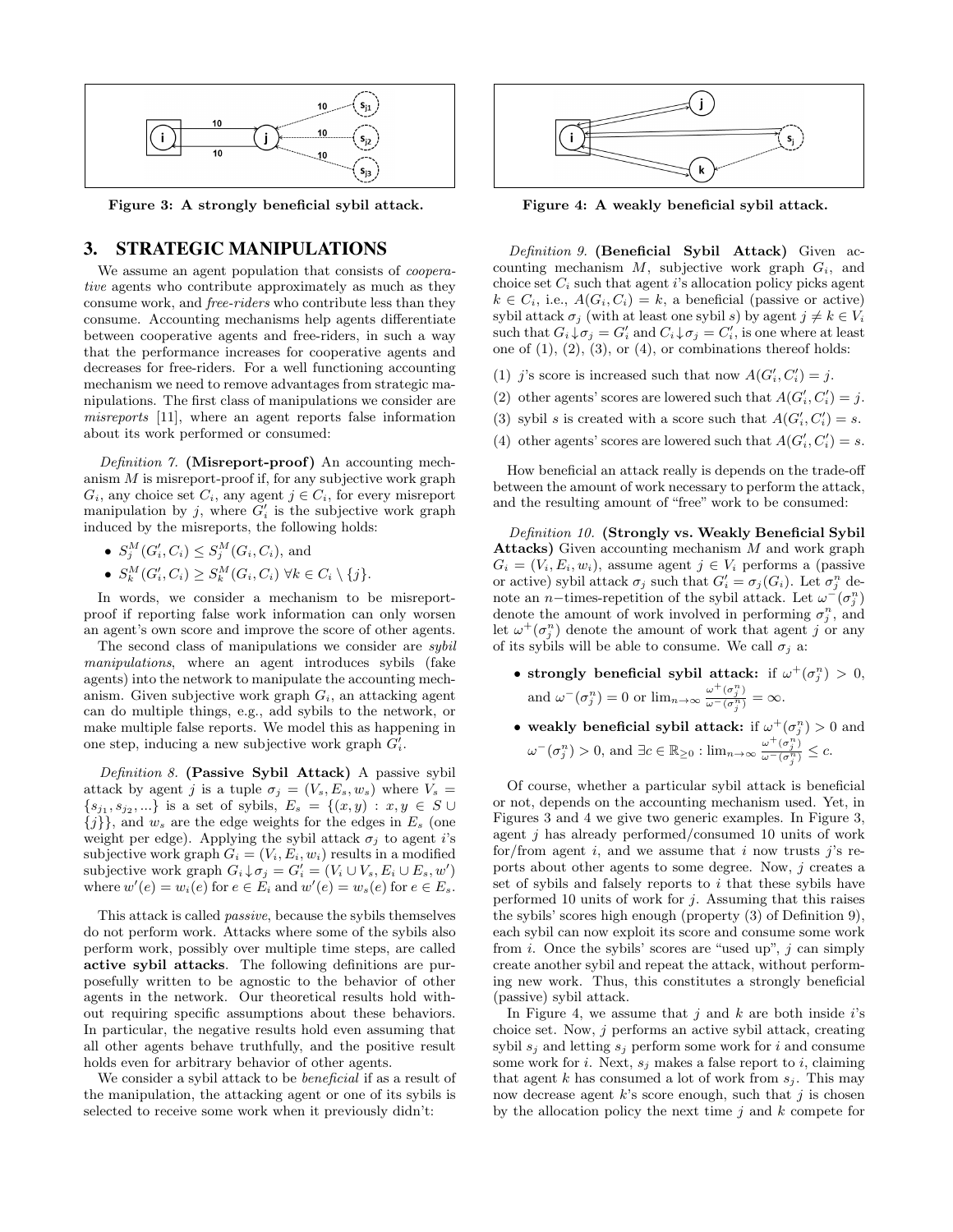

**Figure 5: An illustration of single-report-responsiveness: there exists a subjective work graph** *Gi***, e.g., the**  $\mathbf{S}^M = \mathbf{S}^M \mathbf{S}$  (a), such that a single positive report by  $j$  about  $k$ , as shown in (b), leads to  $S^M_{ik}(G_i, C_i) > S^M_0$ .

some of *i*'s work (property (2) of Definition 9). However, consuming work decreases *j*'s score, which means that after a certain amount of consumption, *i*'s allocation policy will pick *k* instead of *j*. Thus, this attack constitutes a *weakly* beneficial active sybil attack. Note that in general, passive and attacks may be weakly or strongly beneficial.

*Definition 11.* **(Sybil-Proofness)** An accounting mechanism is sybil-proof against strongly (weakly) beneficial sybil attacks, if for every work graph  $G_i$  there exists no passive or active strongly (weakly) beneficial sybil attack.

We now introduce three natural axioms regarding the design of accounting mechanisms. First:

*Definition 12.* **(Independence of Disconnected Agents)** Accounting mechanism *M* satisfies independence of disconnected agents, if for any subjective work graph  $G_i = (V_i, E_i, w_i)$  and any choice set  $C_i$ , for any  $k \in V_i$  for which there does not exist an edge in  $E_i$  or for which all edges in  $E_i$  have zero weight, where  $G'_i$  denotes the graph where node *k* has been removed, the following holds:

$$
\forall j \in V_i' : S_{ij}^M(G_i, C_i) = S_{ij}^M(G_i', C_i')
$$

This axiom requires that the scores do not depend on disconnected agents, i.e., adding or removing agents with no amount of work consumed or performed does not change the scores of other agents.

*Definition 13.* **(Symmetric Accounting Mechanisms)** An accounting mechanism *M* is symmetric if for any subjective work graph  $G_i = (V_i, E_i, w_i)$  and choice set  $C_i$ , any graph isomorphism  $f$  such that  $G'_i = f(G_i)$ ,  $C_i' = f(C_i)$  and  $f(i) = i$ :

$$
\forall j \in V_i \setminus \{i\} : S_{ij}^M(G_i, C_i) = S_{ij}^M(j) (G_i^{'}, C_i^{'}).
$$

In words, this axiom requires that a priori, the accounting mechanism does not put more or less trust into any agent, i.e., we only consider mechanisms that, for any renaming of the agents in the network, return the same scores.<sup>1</sup>

Our third axiom excludes any "trivial" accounting mechanisms that assign the same or random scores to every agent, as well as mechanisms that ignore all information except an agent's own direct experiences.

*Definition 14.* **(Single-Report Responsiveness Property)** An accounting mechanism *M* has the singlereport responsiveness property if, for any agent *i*, there exists a subjective work graph  $G_i = (V_i, E_i, w_i)$  and choice set  $C_i$ , with nodes *j* and *k* such that nodes *i* and *j* are neighbors in *G<sup>i</sup>* and no path connects nodes *i* and *k*, and there exists a graph  $G'_{i} = (V'_{i}, E'_{i}, w'_{i})$  with  $V'_{i} = V_{i}, E'_{i} = E_{i} \cup \{(k, j), (j, k)\},$  and  $w'_{i}(e) = w_{i}(e)$  for all  $e \in E_i \setminus \{(k, j), (j, k)\}\$ , and there exists a constant  $c \in \mathbb{R}_{>0}$ with  $w_i^j(k, j) = c$ , such that:

$$
S_k^M(G'_i, C'_i) > S_0^M.
$$

In words, this axiom requires that there exists a work graph where *i* has no information about *k*, and where a *single* positive report by agent *j* about agent *k* can increase the score that *i* assigns to *k* above the default score (see Figure 5).

#### 3.1 Impossibility of Sybil-Proofness

THEOREM 1. For every accounting mechanism that satis*fies independence of disconnected agents, is symmetric, has the single-report responsiveness property, and is misreportproof, there exists a passive strongly beneficial sybil attack.*

PROOF. Assume that accounting mechanism M satisfies the single-report responsiveness property. Thus, there exists a graph  $G_i$  and nodes  $i, j$  and  $k$  as described in Definition 14, for example like the one depicted in Figure 6 (a), and in particular  $A(G_i, C_i) \neq k$ . Now, let agent *j* create a sybil node  $s_j$  and insert it into  $G_i$  such that  $G'_i = (V'_i, E_i, w_i)$ with  $V_i' = V_i \cup \{s_j\}$ . Because of the independence of disconnected agents, the scores of all agents in the graph have remained the same. Note that there is no path connecting *k* and *i* as well as no path connecting *s<sup>j</sup>* and *i*, and thus the two nodes  $k$  and  $s_j$  look the same from  $i$ 's perspective. Now, assume that agent *k* performs *c* units of work for  $j$  (as needed for the single-report responsiveness property), and by misreport-proofness, agent *j* is best off making a truthful report to *i* about this interaction, leading to subjective work graph  $G_i''$  such that  $S_{ik}^M(G_i'', C_i) > S_0^M$ . We assume that  $S_{ik}^M(G_i'', C_i)$  is large enough such that now  $A(G''_i, C_i) = k$ . Because *M* is symmetric, we can apply a graph isomorphism  $f$  to  $G''_i$  that only switches the labeling of  $s_j$  and  $k$ . Thus, there exists a report that  $j$  can make about  $s_j$  with  $w_i'^j(s_j, j) = c$  leading to graph  $G_i^*$  such that  $S_{is_j}^M(G_i^*, C_i) > S_0^M$  (see Figure 6 (b)). Because of misreportproofness, we know that agent *j* has no disadvantage from making this report. Thus, property (3) of Definition 9 is satisfied, and because the attack itself involves no work, this constitutes a strongly beneficial sybil attack.  $\Box$ 

<sup>&</sup>lt;sup>1</sup>In the context of reputation mechanisms [1], *symmetry* typically corresponds to globally consistent, or *objective* reputation values, where every agent in a network has the same view on each other agent's reputation, in contrast to *asymmetric* mechanisms that allow for *subjective* reputation values. In this terminology, our accounting mechanisms are all "asymmetric" because they all inherently lead to subjective scores as they are based on subjective work graphs. However, what we mean by "symmetry" is something different, namely that from each individual agent's perspective, other agents' scores are invariant to identities.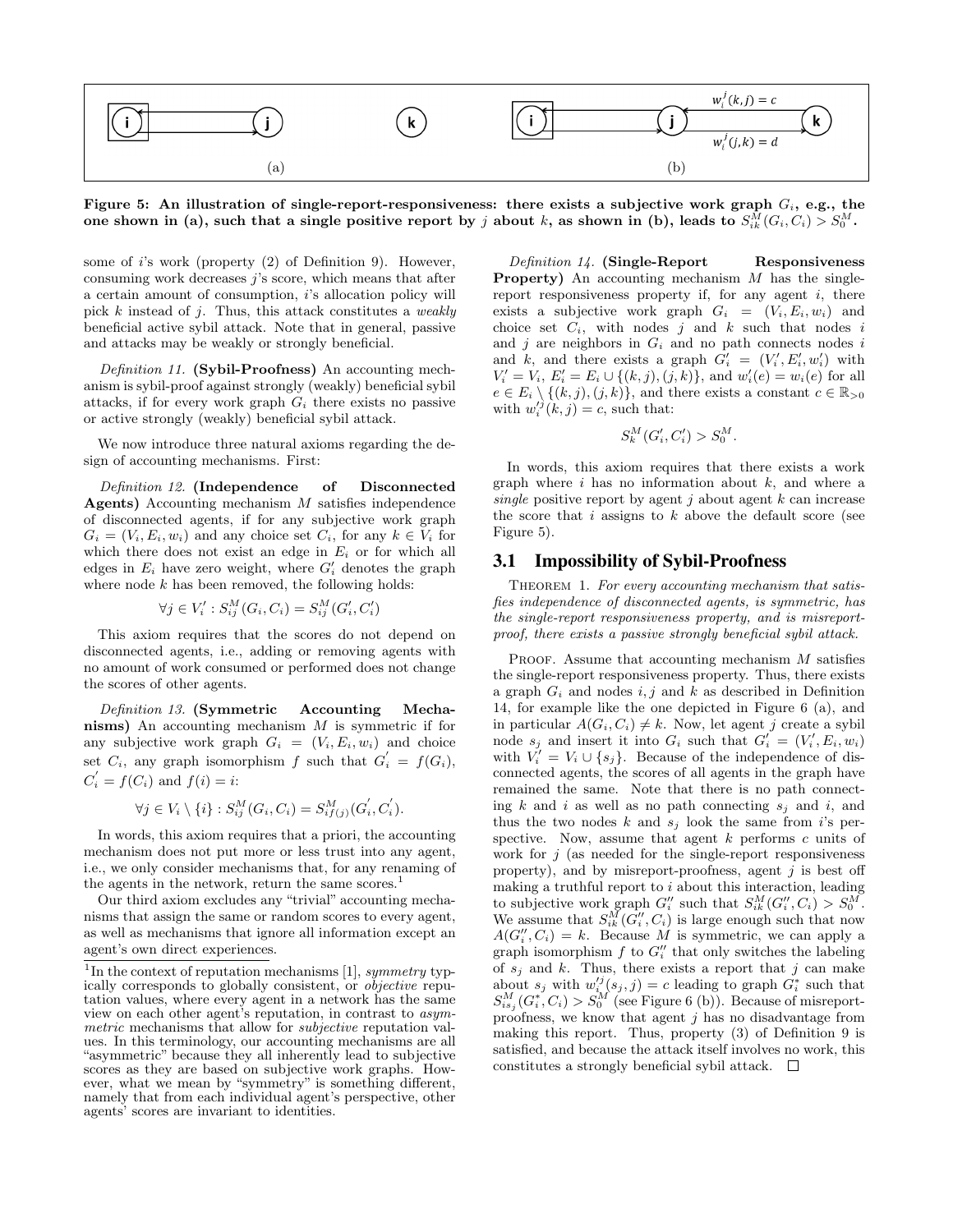

**Figure 6: An illustration of the strongly beneficial sybil attack used in the proof for Theorem 1.**

#### 3.2 (Im-)Possibility of K-Sybil-Proofness

In this section we explore whether we can achieve any kind of formal sybil-proofness guarantees, despite the strong negative results from the last section. The only property that we can reasonably relax for the design of useful accounting mechanisms is the single-report responsiveness property. We can conceive of mechanisms that require two, or more generally, *K*, positive or negative reports about an agent, before the mechanism assigns a score distinct from  $S_0^M$  to that agent. This leads to a generalization of the responsiveness property and a corresponding notion of sybil-proofness.

*Definition 15.* **(K-Report Responsiveness Property)** An accounting mechanism *M* has the K-report responsiveness property if, for any agent *i*, there exists a subjective work graph  $G_i = (V_i, E_i, w_i)$  and choice set  $C_i$ , with node *l* and a set of nodes  $V_K \subseteq V_i$  with  $|V_K| = K$ , such that nodes *i* and all nodes in  $V_K$  are neighbors in *G<sup>i</sup>* and no path is connecting *i* and *l*, and there exists a graph  $G'_{i} = (V'_{i}, E'_{i}, w'_{i})$  with  $V'_{i} = V_{i}$ ,  $E'_{i} = E_{i} \cup \{(k, j), (j, k)|k \in V_{K}\},$  and  $w'_{i}(e) = w_{i}(e)$  for all  $e \in E_i \setminus \{(k, j), (j, k)|k \in V_K\}$ , and there exists a constant  $c \in \mathbb{R}_{>0}$  with  $w_i'^j(k, j) = c$  for all  $k \in V_K$ , such that:

$$
S_{ik}^M(G'_i, C'_i) > S_0^M.
$$

*Definition 16.* **(K-Sybil-Proofness)** An accounting mechanism *M* is *K-Sybil-proof* against strongly (weakly) beneficial sybil attacks if, for every work graph  $G_i$ , there exists no passive or active strongly (weakly) beneficial sybil attack with *K* or fewer sybils for *M*.

THEOREM 2. For every accounting mechanism that satis*fies independence of disconnected agents, is symmetric, and has the K-report responsiveness property, there exists an active weakly beneficial sybil attack.*

Proof. Assume that accounting mechanism *M* is *K*report responsiveness. Then there exists a subjective work graph  $G_i$  and nodes  $l$  and  $V_K$  as described in Definition 15. If all agents in  $V_K$  make a report about their edge to *l* with weight *c* leading to  $G'$ , then the resulting score for agent *l* is greater than  $S_0^M$ ; in particular, we assume that  $A(G'_{i}, C'_{i}) = l$ . If we remove one agent  $k^*$  from the set *V<sub>K</sub>* this leads to  $G_i''$  where  $S_{il}^M(G_i'', C_i'') = S_0^M$ , and we assume that now  $A(G''_i, C''_i) \neq l$ . Now we let agent *j* create a sybil agent *s<sup>j</sup>* . Because of the independence of disconnected agents, this does not change any of the scores. Next, we assume that  $s_j$  takes the place of  $k^*$ , performing and consuming the same amount of work as *k <sup>∗</sup>* had such that, from *i*'s perspective, agents *k ∗* and *s<sup>j</sup>* look the same. Because *M* is symmetric, if agent  $s_j$  now makes a report about edge  $(l, s_j)$  with weight *c*, then  $S_{il}^M(G'''_i, C'''_i) > S_0^M$ . W.l.o.g. we can assume that  $l = j$ . Thus, this constitutes an active weakly beneficial sybil attack.  $\square$ 

We will now show how to turn any reasonable accounting mechanism into a *K*-report responsive mechanism that is *K*-sybil-proof against strongly beneficial sybil attacks:

*Definition 17.* **(K-Elimination-Wrapper)** A *K*-Elimination-Wrapper *W* takes as input an accounting mechanism *M*, a subjective work graph  $G_i = (V_i, E_i, w_i)$ , and a choice set  $C_i$ , and determines the scores  $S_{ij}^W(M, G_i, C_i)$ for each agent  $j \in C_i$ , as viewed by agent *i*. Let  $\mathcal{P}(V_i)$ denote the powerset of  $V_i$ , and let  $\mathcal{P}_{\leq K}(V_i)$  denote the set of subsets of  $\mathcal{P}(V_i)$  of cardinality less than or equal to *K*. We let  $G_i \setminus X$  denote the subjective work graph that results from taking  $G_i$  and removing all nodes in  $X$  from  $V_i$ . Then:

$$
S_{ij}^W(M, G_i, C_i) = \min_{X \in \mathcal{P}_{\leq K}(V_i)} \{ S_{ij}^M(G_i \setminus X, C_i \setminus X) \}.
$$



**Figure 7: The K-Elimination-Wrapper.**

So far, we have not specified how an accounting mechanism uses a subjective work graph to compute the scores, in particular, how indirect reports from other agents are used. The design of accounting mechanisms is based on the notion of transitive trust, i.e., if *A* trusts *B* and *B* trusts *C*, then *A* also trusts *C* to some degree. Furthermore, we assume that the only way to *earn trust* is by performing work. To obtain a mechanism that is sybil-proof against certain attacks, we assume that an agent's maximum influence on another agent's score is bounded. We let  $work(j)$  denote the total amount of work that agent *j* has performed in the network. Here, *j* represents any attacking agent which can be a real agent or a sybil node:

*Definition 18.* **(Work-monotonic Transitive Trust Property)** An accounting mechanism *M* has the workmonotonic transitive trust property, if for any subjective work graph  $G_i$  and choice set  $C_i$  with  $j \in V_i$  and  $k \neq j \in C_i$ , and any misreport attack  $\sigma_j$  such that  $G'_i = G_i \downarrow \sigma_j$ :

$$
|S_{ik}^M(G_i, C_i) - S_{ik}^M(G'_i, C_i)| \le f(work(j)) \in \mathbb{R}_+ \setminus \{\infty\}
$$

and  $f(0) = 0$  and  $f(\cdot)$  is weakly monotonically increasing.

In words, this assumes that the maximum difference in agent *k*'s scores that *j* can cause via a misreport is bounded by a finite function that weakly monotonically increases in the amount of work performed by *j* and that is zero when  $work(j) = 0.$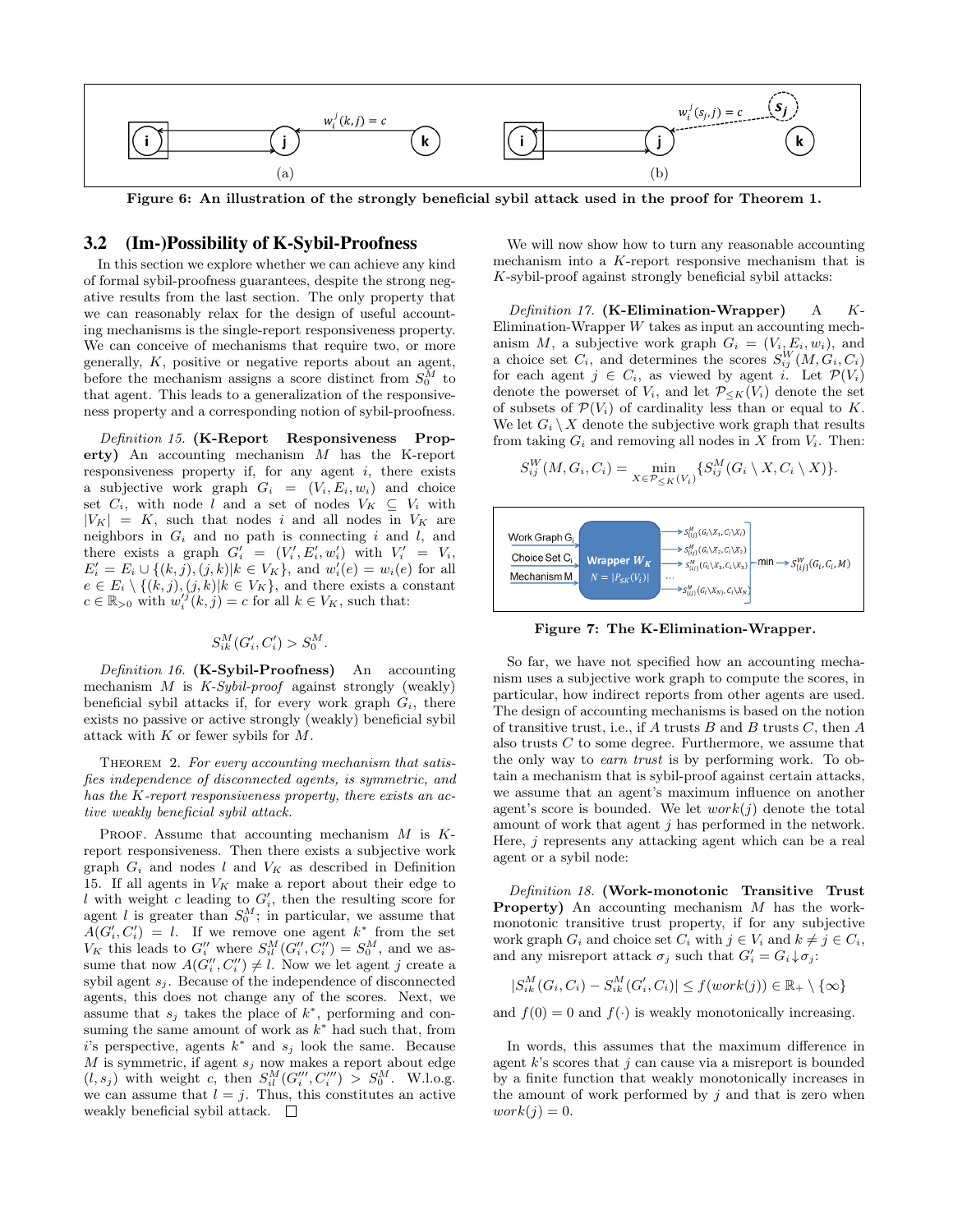Theorem 3. *A K-elimination-wrapper applied to an accounting mechanism that satisfies the work-monotonic transitive trust property leads to an accounting mechanism that is K-sybil-proof against strongly beneficial passive or active sybil attacks.*

PROOF. Assume there exists a sybil attack by some agent *j* that involve less than or equal to *K* sybils and is strongly beneficial. The *K*-elimination wrapper iteratively removes all subsets of agents of size  $K$  or less from  $G_i$ , computes all scores without those subsets, and ultimately takes the minimum. Thus, in one of those iterations, all of *j*'s sybils will be removed from  $G_i$ , and the resulting score will be part of the overall minimization of the wrapper. Thus, if an agent's score before the sybil attack was lower than afterwards, then the wrapper will take the score from before the attack. This excludes options (1) and (3) from the set of beneficial sybil attacks (see Definition 9) where the goal of the sybil attack was to increase agent *j*'s or one of the sybils' scores. This only leaves options (2) and (4). Consider first option (2), where the other agents' scores are lowered enough such that afterwards *j* is allocated. If *j* is allocated, *j* is inside the choice set and thus the attack must have been performed by one of *j*'s sybils, let it be *s*. Because the mechanism satisfies the work-monotonic transitive trust property, we know that to decrease an agent's score, *s* must have performed work before. Furthermore, the amount of decrease is limited by  $f(work(s))$ . Now, if the attack is successful, then *j* gets to consume some units of work "for free". However, after consuming a certain amount of work, *j*'s score is lowered again, and at some point, *j*'s score will be lower than *k*'s score again. Thus, now another sybil attack would be necessary, which again would require the sybil agents to perform work. Thus, the amount of free work resulting from this sybil attack is bounded: for every *x* units of "free" work, the sybil attack requires a certain fixed amount of work as well. The argument is analogous for option (4). Thus, the sybil attack can be weakly beneficial, but not strongly beneficial.  $\Box$ 

#### 4. DISCUSSION AND FUTURE WORK

We now discuss some practical aspects related to the theoretical findings from the previous section.

#### **K-Sybil-Proofness in Practice.**

Note that using the *K*-elimination-wrapper does not provide robustness against weakly beneficial sybil attacks. Furthermore, even achieving *K*-sybil-proofness against strongly beneficial sybil attacks comes at a cost: the resulting mechanism is only *K*-report-responsive and ignores a larger part of the available information compared to a single-report responsive mechanism. Assuming random interactions between peers, the probability of having *K* reports about an agent decreases exponentially in *K*. Thus, real-world system designers face an important trade-off between (limited) robustness against sybil attacks on the one side, and informativeness on the other side. In some domains, creating one or two sybils may be relatively cheap, but creating more sybils could become very expensive. For example, you might have one home IP address and one work IP address that you control, and obtaining a third IP address might be reasonably costly. Thus, for this particular domain, a 2-sybil-proof mechanism might provide useful robustness.

In some domains the interactions between peers are not random, e.g., in P2P file sharing communities where agents may have similar taste preferences. In these highly clustered domains, it might be reasonable to assume that each agent has an average of more than *K* reports about each other agent, such that after applying a *K*-elimination-wrapper, the resulting scores would still be informative enough. In future work, we will analyze this trade-off in more detail.

#### **Max-Flow: Robustness to Sybil Attacks.**

We have seen that fully sybil-proof accounting mechanisms do not exist, and even limited robustness comes at a high price. One way to address this problem in practice is the application of the max-flow algorithm inside an accounting mechanism. In Seuken et al. [11], we present mechanisms that compute agent *j*'s score from *i*'s perspective as  $MF(j, i) – MF(i, j)$ , where  $MF(x, y)$  denotes the maximum flow on agent *i*'s subjective work graph. While this does not provide any formal guarantees against sybil attacks, using max-flow provides additional robustness in practice: it bounds the influence of any agent by the total amount of work performed by that agent itself, which is a special form of the work-monotonic transitive trust property. This limits the power of sybil attacks, making them more costly and thus less attractive for the attacking agent. By the same argument, max-flow is also useful to protect against Byzantine agents, i.e., agents that try to harm the network or specific agents in the network. For example, if a Byzantine agent reports that agent *i* has consumed 1,000,000 units of work from him, and if other agents believe this report, then agent *i* will be unable to receive any work from those agents in the future. Using max-flow makes Byzantine attacks more difficult and costly for the attacking agent, thereby providing significant robustness against such attacks in practice.

## 5. CONCLUSION

In this paper, we have studied the (non-)existence of sybilproof accounting mechanisms. Our main result is that under reasonable assumptions, no sybil-proof accounting mechanism exists. This is a strong impossibility result, answering an important open question. This result is also in stark contrast to well-known positive results regarding sybil-proofness reputation mechanisms. We have explored a significantly weaker notion of sybil-proofness, where we have shown that by using a *K*-elimination wrapper, we can design accounting mechanisms that are *K*-sybil-proof against strongly beneficial sybil manipulations. However, these mechanisms are still susceptible to weakly beneficial attacks. It is noteworthy that all of our results hold independent of the behavior of other agents in the network. Finally, we have illustrated the benefits of using max-flow algorithms for the internal score computation. While this does not provide formal sybilproofness guarantees, it limits the influence of any particular agent, thereby providing some robustness against sybil manipulations and Byzantine attacks in practice. We hope that this work will inform others about the general limitations of the design of accounting mechanisms for distributed work systems and encourage new pragmatic analyses.

#### Acknowledgements

We thank Michel Meulpolder, Johan Pouwelse, Ian Kash, Ariel Procaccia, Mike Ruberry, and three anonymous reviewers for helpful feedback on this work. The first author was supported by a Microsoft Research PhD Fellowship. This work is supported in part by NSF grant CCF-0915016.